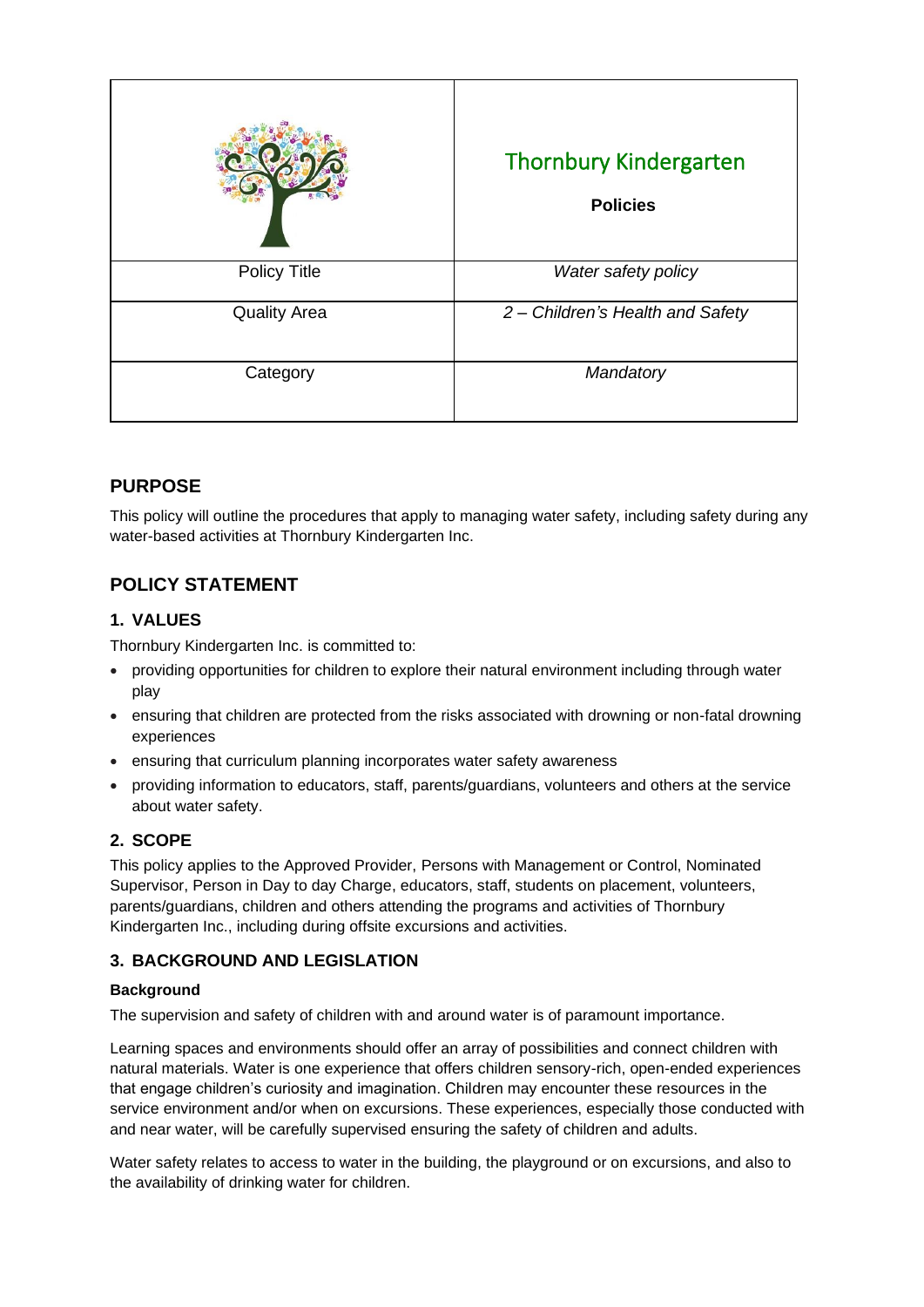It is imperative that educators remain vigilant in their supervision of children in and around water, and are alert to potential risks in everyday practice in the learning environment.

Drowning is a leading cause of death for children in Victoria, with infants and toddlers the group most at risk. Non-fatal drowning incidents can result in permanent brain damage and disability. Knowledge of potential hazards associated with water will assist educators to provide a safe, stimulating environment for preschool children.

Drowning hazards include large bodies of water such as swimming pools, rivers, creeks, dams and ponds. Smaller bodies of water, including nappy buckets, water containers, pet water bowls and poor drainage which allows water to collect can also present drowning hazards for young children. Children can drown in as little as a few centimetres of water.

Keep Watch is a public education program of Royal Life Saving Society – Australia, aimed at preventing the drowning deaths of children under 5 years of age in all aquatic locations. The program has four key actions:

- **supervise** children constantly around water
- **restrict access** to water hazards by using child-proof barriers and fences
- provide **water awareness** training to children
- **Resuscitation** saves lives ensure that staff have completed current first aid training.

#### **Legislation and standards**

Relevant legislation and standards include but are not limited to:

- *Child Wellbeing and Safety Act 2005* (Vic) (Part 2: Principles for Children)
- *Education and Care Services National Law Act 2010*: Section 167
- *Education and Care Services National Regulations 2011*: Regulations 101(2), 168(2)(a)(iii)
- *National Quality Standard*, Quality Area 2: Children's Health and Safety
	- − Standard 2.2: Safety
		- − Element 2.2.1. At all times, reasonable precautions and adequate supervision ensure children are protected from harm and hazards.

The most current amendments to listed legislation can be found at:

- Victorian Legislation Victorian Law Today:<http://www.legislation.vic.gov.au/>
- Commonwealth Legislation ComLaw:<http://www.comlaw.gov.au/>

### **4. DEFINITIONS**

The terms defined in this section relate specifically to this policy. For commonly used terms e.g. Approved Provider, Nominated Supervisor, Regulatory Authority etc. refer to the *General Definitions* section of this PolicyWorks manual provided in each foyer.

**Adequate supervision:** (In relation to this policy) **supervision** entails all children (individuals and groups) in all areas of the service, being in sight and/or hearing of an educator at all times including during toileting, sleep, rest and transition routines. Services are required to comply with the legislative requirements for educator-to-child ratios at all times. Supervision contributes to protecting children from hazards that may emerge in play, including hazards created by the equipment used.

Adequate Supervision refers to constant, active and diligent supervision of every child at the service. Adequate supervision requires that educators are always in a position to observe each child, respond to individual needs, and immediately intervene if necessary. Variables affecting supervision levels include:

- number, age and abilities of children
- number and positioning of educators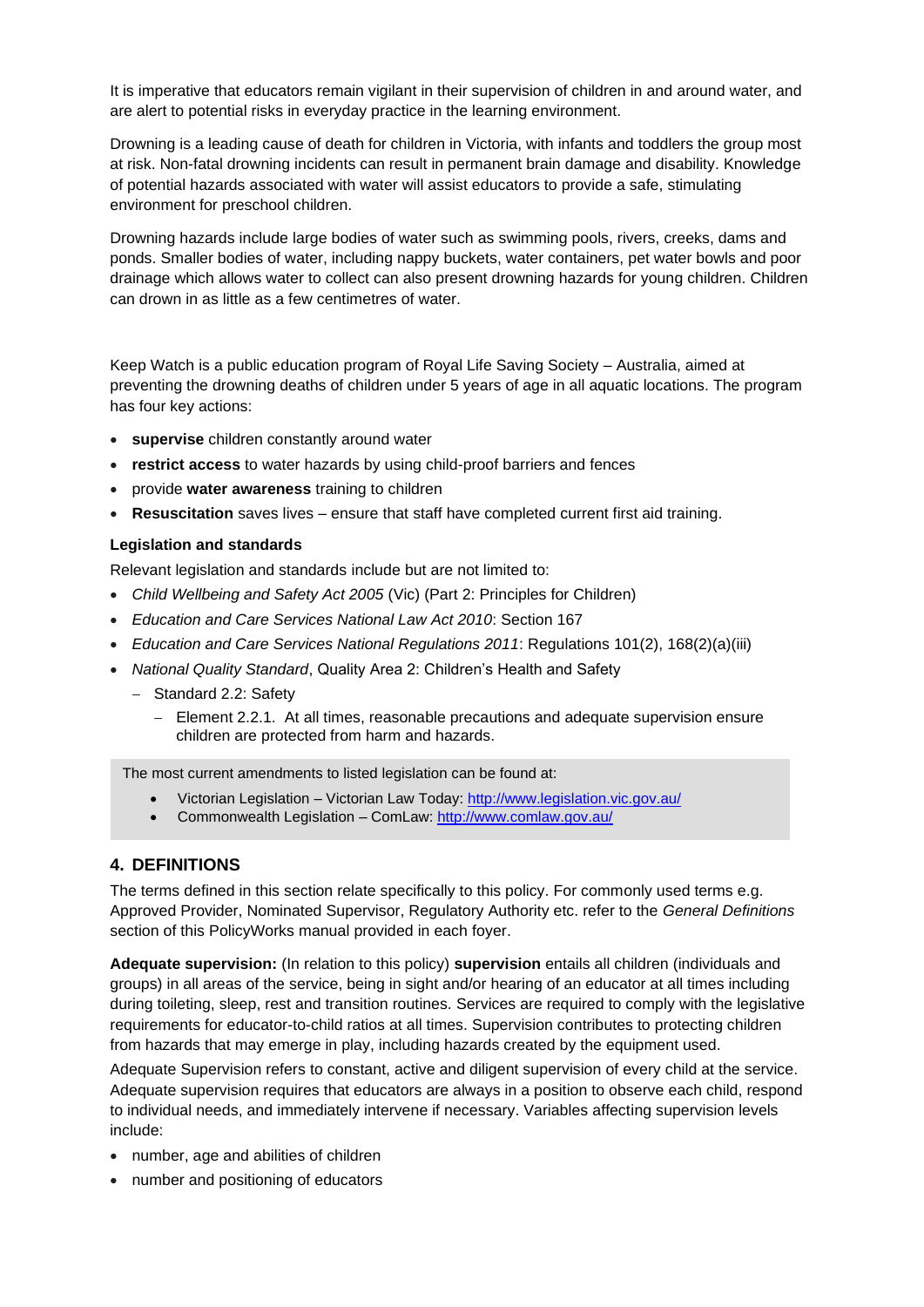- current activity of each child
- areas in which the children are engaged in an activity (visibility and accessibility)
- developmental profile of each child and of the group of children
- experience, knowledge and skill of each educator
- need for educators to move between areas (effective communication strategies).

**Approved first aid qualification:** A list of approved first aid qualifications, anaphylaxis management and emergency asthma management training is published on the ACECQA website: www.acecqa.gov.au

**Hazard:** A source or situation with a potential for harm in terms of human injury or ill health, damage to property, damage to the environment or a combination of these.

**Notifiable incident:** An incident involving workplace health and safety that is required by law to be reported to WorkSafe Victoria. Notification is required for incidents that result in death or serious injury/illness, or dangerous occurrences. For a complete list of incidents that must be reported to WorkSafe Victoria, refer to the *Guide to Incident Notification* on the WorkSafe Victoria website: www.worksafe.vic.gov.au

**Serious incident:** An incident resulting in the death of a child, or an injury, trauma or illness for which the attention of a registered medical practitioner, emergency services or hospital is sought or should have been sought. This also includes an incident in which a child appears to be missing, cannot be accounted for, is removed from the service in contravention of the regulations or is mistakenly locked in/out of the service premises (Regulation 12). A serious incident should be documented in an *Incident, Injury, Trauma and Illness Record* (sample form available on the ACECQA website) as soon as possible and within 24 hours of the incident. The Regulatory Authority (DEECD) must be notified within 24 hours of a serious incident occurring at the service (Regulation 176(2) (a)). Records are required to be retained for the periods specified in Regulation 183.

**Water hazard:** (in relation to this policy) can lead to drowning or non-fatal drowning incidences. Drowning hazards include large bodies of water such as swimming pools, rivers, creeks, dams and ponds. Smaller bodies of water, including nappy buckets, water containers, pet water bowls and poor drainage which allow water to collect can also present drowning hazards for young children.

### **5. SOURCES AND RELATED POLICIES**

#### **Sources**

- Royal Life Saving Society Australia: [www.royallifesaving.com.au](http://www.royallifesaving.com.au/)
- Water Safety Victoria Water Safety Guide: *Play it Safe by the Water*: [www.watersafety.vic.gov.au](http://www.watersafety.vic.gov.au/)
- Kidsafe Water Safety Fact Sheet: [www.kidsafevic.com.au](http://www.kidsafevic.com.au/)

### **Service policies**

- *Administration of First Aid Policy*
- *Emergency and Evacuation Policy*
- *Excursions and Service Events Policy*
- *Nutrition and Active Play Policy*
- *Incident, Injury, Trauma and Illness Policy*
- *Occupational Health and Safety Policy*
- *Supervision of Children Policy*

### **PROCEDURES**

#### **The Approved Provider or Persons with Management and Control is responsible for:**

• ensuring that children are adequately supervised (refer to *Definitions*) at all times when near water hazards (refer to *Definitions*)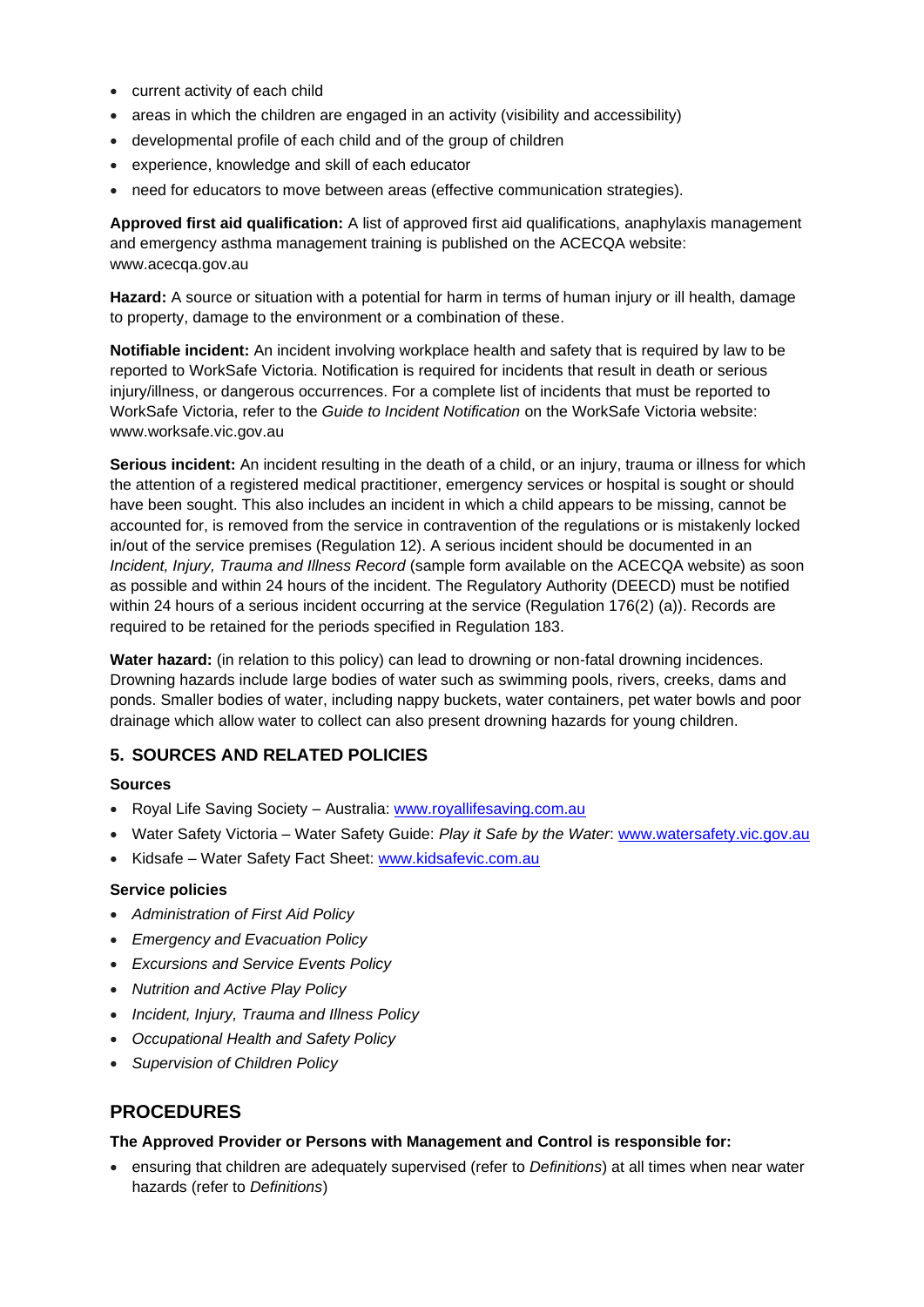- ensuring that educator-to-child ratios are maintained at all times (*Education and Care Services National Law Act 2010*: Sections 169(1)&(3), *Education and Care Services National Regulations 2011*: Regulations 123, 355, 357, 360)
- conducting a risk assessment in relation to any water hazards on or near the premises that may be accessible to children
- ensuring permission is obtained from parents/guardians for an excursion to a location where there is a water hazard (refer to *Excursions and Service Events Policy*)
- ensuring that water hazards and risks associated with water-based activities are considered in a risk assessment prior to conducting excursions and other offsite events (Regulation 101)
- ensuring increased levels of supervision for an excursion to a location where there is a water hazard (refer to *Supervision of Children Policy*)
- conducting a regular safety check of the service premises (refer to *Occupational Health and Safety Policy*)
- ensuring any water hazards that are not able to be adequately supervised at all times are isolated from children by a child-resistant barrier or fence (particularly large bodies of water including swimming pools, rivers, ponds etc.)
- ensuring that an educator with a current approved first aid qualification (refer to *Definitions*) is in attendance and immediately available at all times children are being educated and cared for by the service (Regulation 136)
- ensuring that details of current approved first aid qualifications (refer to *Definitions*) are filed with each staff member's record
- reporting serious incidents (refer to *Definitions*) to DET
- reporting notifiable incidents (refer to *Definitions*) to WorkSafe Victoria
- ensuring that water safety awareness is embedded in the curriculum
- providing current information to parents about water safety.

### **The Nominated Supervisor or Persons in Day to Day Control is responsible for:**

- assisting the Approved Provider to implement the *Water Safety Policy*
- ensuring parents/guardians are informed of the *Water Safety Policy* on enrolment
- ensuring permission is obtained from parents/guardians for an excursion to a location where there is a water hazard (refer to *Excursions and Service Events Policy*)
- ensuring information on water safety (refer to *Sources*) is incorporated into the educational program
- ensuring that children are adequately supervised (refer to *Definitions*) and protected from hazards and harm at all times
- ensuring that water hazards and risks associated with water-based activities are considered in a risk assessment prior to conducting excursions and other offsite events (Regulations 100, 101)
- ensuring permission is obtained from parents/guardians for an excursion to a location where there is a water hazard (refer to *Excursions and Service Events Policy*)
- ensuring increased levels of supervision for an excursion to a location where there is a water hazard (refer to *Supervision of Children Policy*)
- ensuring that an educator with a current approved first aid qualification (refer to *Definitions*) is in attendance and immediately available at all times children are being educated and cared for by the service
- ensuring that all educators' current approved first aid qualifications meet the requirements of the National Regulations and are approved by ACECQA (refer to *Administration of First Aid Policy*)
- informing the Approved Provider immediately if any serious or notifiable incidents (refer to *Definitions*) occur at the service.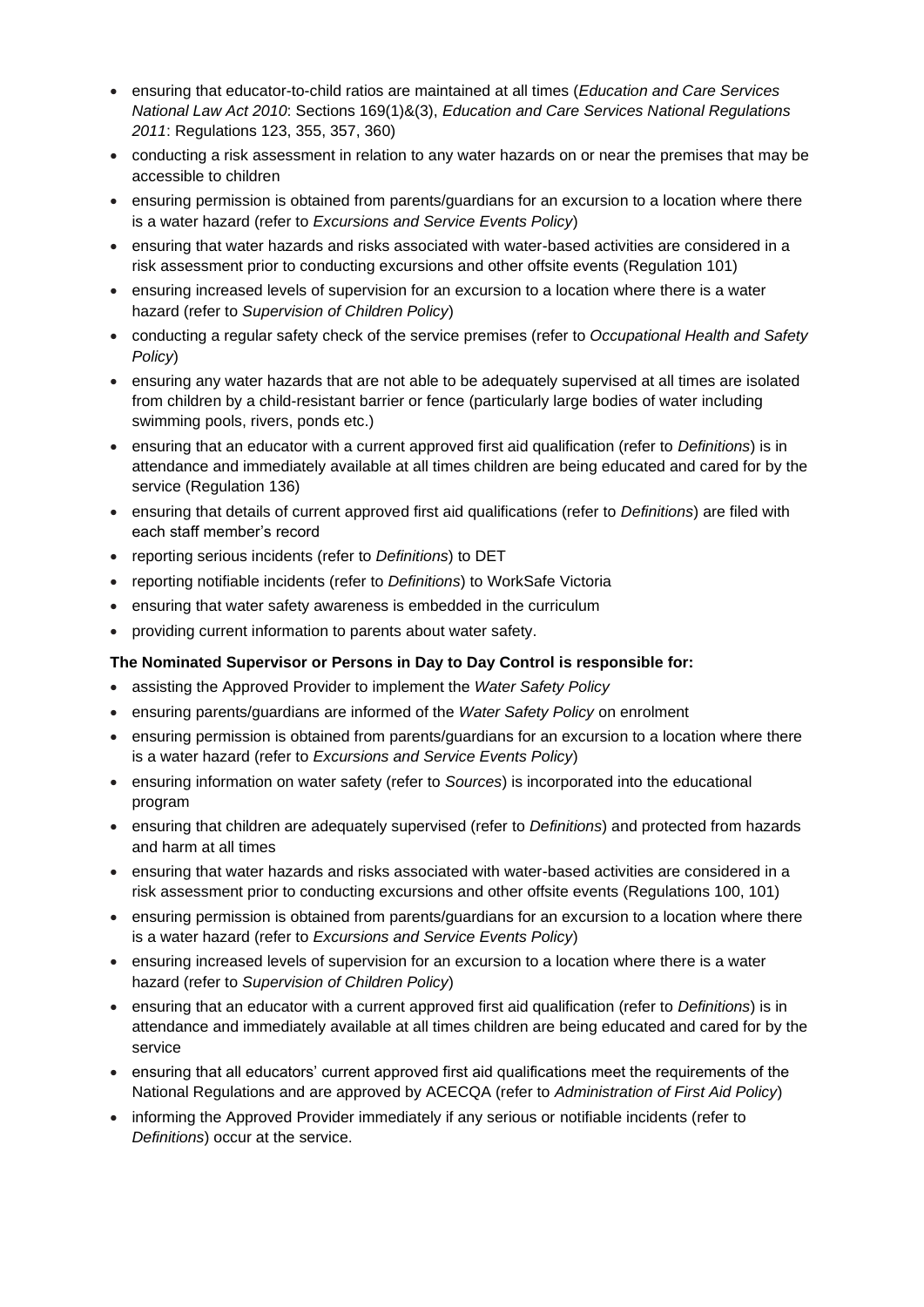### **Educators and other Staff are responsible for:**

- providing adequate supervision (refer to *Definitions*) at all times
- undertaking a risk assessment prior to an excursion to a location where there is a significant water hazard (refer to *Excursions and Service Events Policy*)
- adjusting supervision strategies to suit the activities being undertaken (refer to *Supervision of Children Policy*)
- obtaining parental permission for an excursion to a location where there is a water hazard (refer to *Excursions and Service Events Policy*)
- maintaining a current approved first aid qualification (refer to *Definitions*)
- ensuring gates and other barriers restricting access to water hazards are closed at all times and that fences are kept clear at all times
- ensuring that containers of water (including nappy buckets and cleaning buckets) are sealed with child-proof lids
- ensuring wading/paddling pools, water play containers and portable water courses are emptied immediately after each use and stored in a manner that prevents the collection of water when not in use
- checking the outdoor learning environment at the beginning and end of each day for puddles or filled containers that could pose a potential risk to small children after heavy rain
- providing water safety education as a part of the service's program
- informing the Approved Provider immediately if any serious or notifiable incidents (refer to *Definitions*) occur at the service.

### **Parents/guardians are responsible for:**

- supervising children in their care, including siblings, while attending or assisting at the service
- ensuring that doors, gates and barriers, including playground gates, are closed after entry or exit to prevent access to water hazards
- informing themselves about water safety
- ensuring their children understand the risks associated with water
- recognising when resuscitation is required and obtaining assistance
- considering undertaking approved first aid qualifications, as resuscitation skills save lives.

### **Volunteers and students, while at the service, are responsible for following this policy and its procedures.**

## **EVALUATION**

In order to assess whether the values and purposes of the policy have been achieved, the Approved Provider will:

- regularly seek feedback from educators, staff, parents/guardians, children, management and all affected by the policy regarding its effectiveness
- monitor the implementation, compliance, complaints and incidents in relation to this policy
- keep the policy up to date with current legislation, research, policy and best practice
- revise the policy and procedures as part of the service's policy review cycle, or as required
- notify parents/guardians at least 14 days before making any change to this policy or its procedures.

## **ATTACHMENTS**

Nil

## **AUTHORISATION**

This policy was adopted by the Approved Provider of Thornbury Kindergarten Inc. on 17<sup>th</sup> April 2018.